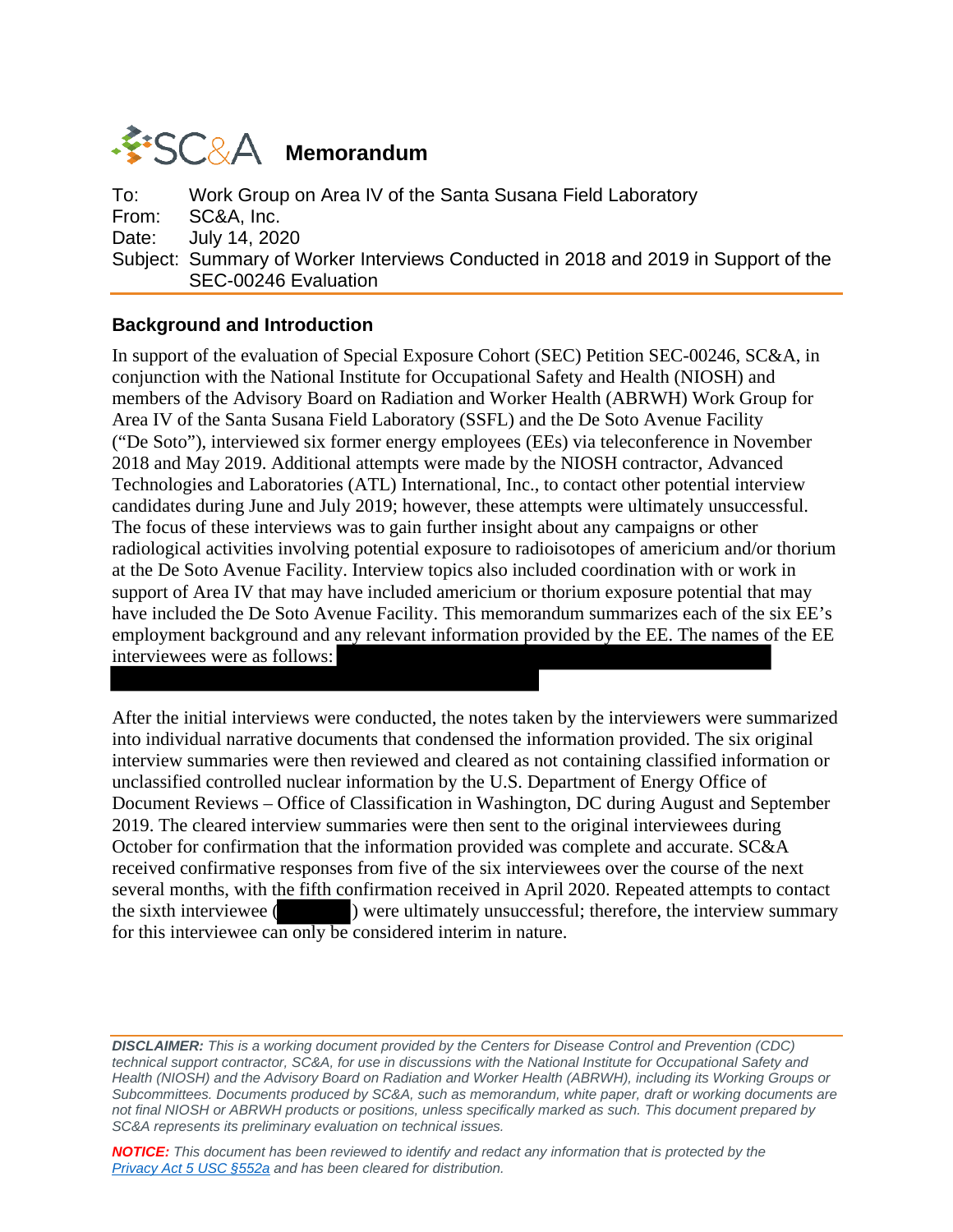#### **Summary of Interviews**

**:** The EE was interviewed on May 8, 2019. The EE was a in  $1959, 1960-1962$ , and  $1963-1978$ . The EE but was not exposed to the radioactive material. The EE did not have to work directly with radioactive material. The EE did have to wear a film badge depending on where the EE was. The EE stated that there was some thorium testing, but the EE was not associated with those projects and could not provide further information. The EE did not recall fuel fabrication involving thorium at De Soto. Work with decladded fuel elements would have occurred at Area IV, not De Soto. Furthermore, to the EE's knowledge, the *only* work on spent fuel occurred at the Area IV Hot Lab (Building 4020). The EE stated De Soto was not equipped for work on spent fuel. The EE also did not believe any americium sources were opened or breached and stated that there were strict rules governing the use of radiological materials. Radioactive sources at De Soto were only for calibration.

**:** The EE was interviewed on May 8, 2019. The EE worked at SSFL from 1956 until 1958 and returned to De Soto around 1959 and stayed until 1967. The EE was a . The EE was not aware of work on spent fuel at De Soto. Spent fuel was handled in the Area IV Hot Lab. The EE stated that there was thorium work done at Vanowen and believes there was some thorium work at De Soto, but the EE was not involved and does not have further information on the scope or timing of those operations. The EE stated that the De Soto facility was used for working with fresh fuels only. The EE did not recall any work on the fabrication of americium sources but stated that the possibility was not "inconceivable." Finally, the EE only recalled one "incident" occurring during this work at De Soto/Area IV, but it did not involve radioactivity.

**:** The EE was interviewed on May 8, 2019. The EE worked at SSFL, including Area IV and De Soto, from 1981 until 2006 as a . The EE stated that there never was thorium fuel but that there were some thorium materials in the downstairs laboratories in De Soto in the form of natural thorium as part of ceramic material "ordered from supply catalog." The EE stated that fuel fabrication had ended by the time and only remediation activities were occurring at De Soto.

The EE stated that the EE was and affirmed that there was no americium at De Soto except as sources, which were never opened. The EE would check sources for leaks (likely once per quarter) but never found any leaks. The EE stated that americium was not used to fabricate new calibration sources. However, the EE did state that there was americium-241 along with plutonium in the Area IV Hot Lab from the spent fuel operations as well as the Nuclear Materials Development Facility located in Building 4055. Both of these facilities are located in Area IV. That material ended up in the Radioactive Material Handling Facility, where it sat for 20 years. The EE had never heard of the transuranic management by pyro partitioning-separation (TRUMP-S) program.

The EE stated that during the 1980s, Boeing safety personnel were "ahead of everyone else in protecting people" and encouraged the EE's efforts to ensure radiation safety. Management would not overrule the safety personnel. Guidelines for detectable activity were generally more stringent than the EE's experience at other work sites, such as nuclear power plants. Specific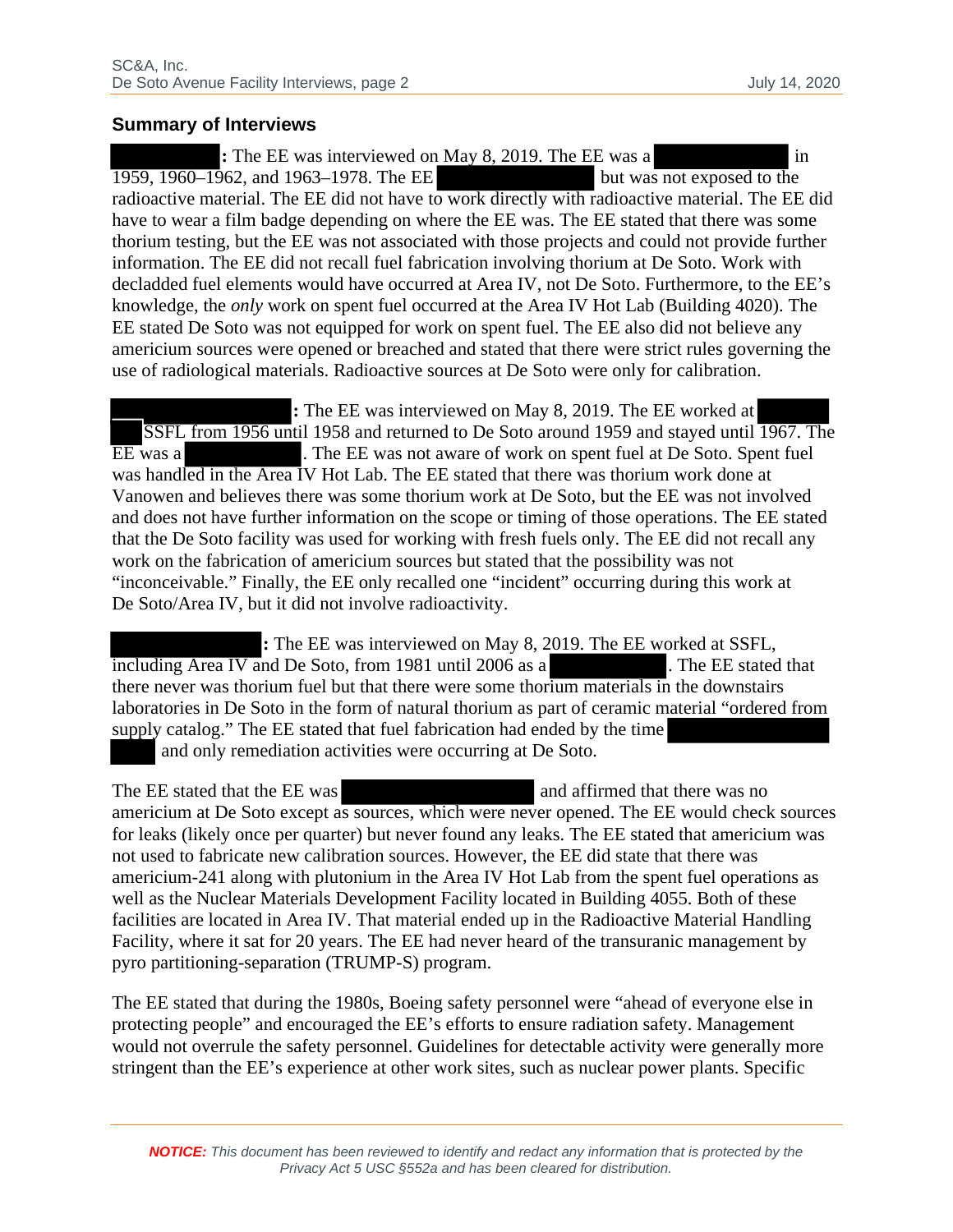health physics monitoring took place during the 1990s disassembly (jackhammering) of the gloveboxes in Area IV that may have contained residual transuranic material.

**:** The EE was interviewed on May 17, 2019. The EE worked for from 1972 until 1987 and was the The EE stated that there was thorium in the storeroom, but the EE could not recall what work might have

been done with it. The EE did not recall performing any spent fuel work because that material would have been too hot to handle. The EE specifically stated that no transuranic material was ever transported to De Soto.

The EE did not recall any work involving americium that was not encapsulated as a source. The EE did think they could remember having a solution of americium, but the EE did not remember how it would have been used. The EE did not know anything about the source of americium in a drain line that was found and was surprised there was any found. Considering the health physics controls, the EE felt it should have been discovered during the annual physical inventory if the same procedures were in place for the times before and after the EE was associated with the radioactive materials in the laboratory. The EE did not recall any incidents related to the spread of contamination.



**:** The EE was interviewed on May 8, 2019. The EE worked at SSFL and De Soto starting in 1983, with the last year of employment unspecified. The EE was also . The EE does not remember

<span id="page-2-0"></span><sup>&</sup>lt;sup>1</sup> The interviewee was not available to confirm that the interview summaries are complete and accurate; therefore, the interview summary described here and included in the reference section can only be considered an interim summary.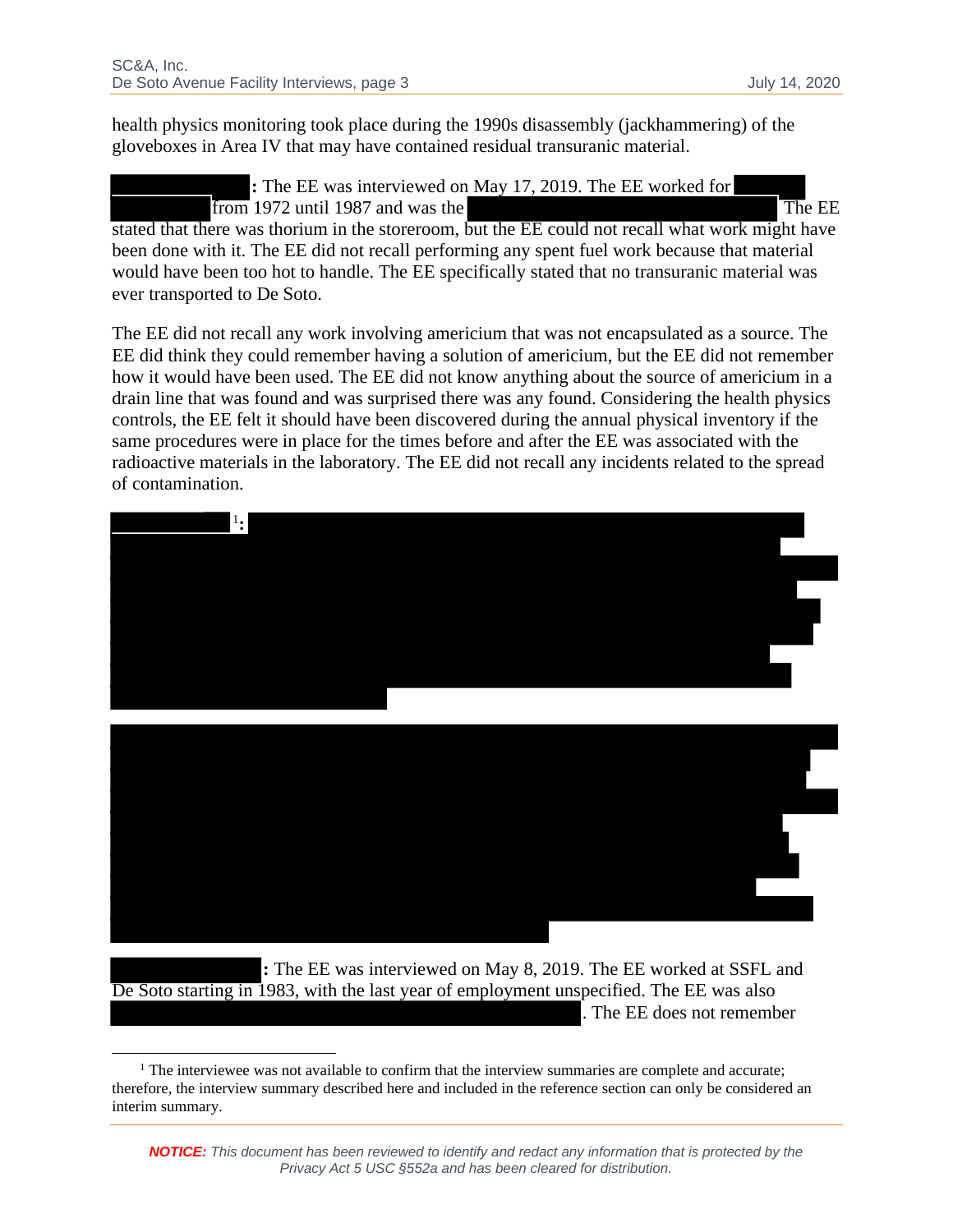finding bags of thorium in Building 4 as was indicated on captured health physics survey logbooks. The EE initially said there was americium at De Soto because they performed a lot of experimental work at the site. However, the EE then modified this position and stated the EE needs to think about whether americium was present at De Soto and get back to NIOSH concerning any specifics.

In general, the EE did not recall large quantities of radioactive material (e.g., uranium-235) at De Soto, as that material had been removed prior to remediation. However, the EE did mention that while performing surveys at De Soto they were primarily looking for enriched uranium because the De Soto facility was used to make uranium fuel pellets. The EE had no knowledge of fuel decladding occurring at the De Soto facility and stated that they had no knowledge of other radionuclides at De Soto other than uranium-235. Finally, the EE felt that the safety culture at De Soto was not as desirable as the safety culture the EE encountered at other facilities and was told by management not to take notes or discuss work occurring at the site.

## **SC&A Summary Conclusion**

One notably consistent theme among the interviewees was that decladding of spent fuel would not have occurred at De Soto because the facility was not equipped for such radiological work. This type of high-level radiation work would have only occurred at Area IV, where there were facilities constructed for such purposes ( interview interview interview interview) summaries). The interviewees recalled that the De Soto facility was primarily used for uranium fuel work involving pellets and also powders (interview summary). One interviewee indicated that radiochemistry on hot samples originating at Area IV was analyzed at De Soto; however, the interviewee could only identify them as being labelled mixed fission products.

Furthermore, the interviewees did not have specific knowledge about research or other operations concerning the TRUMP-S that may have exposed workers at De Soto and/or at Area IV during the 1980s (interview summary). Americium was believed to only exist at De Soto in the form of calibration sources ( interview summaries) that were never opened, though they were consistently leak checked ( interview summary). One interviewee recalled that the actual americium source production occurred at Area IV and not the De Soto Avenue Facility.

SC&A believes these interviews are consistent with the results and conclusions of its initial review of the SEC-00246 evaluation report (SC&A, 2018), which concluded, in part:

In summation, SC&A believes that the limited available documentation supports the conclusion that exposure potential to unencapsulated americium from sealed sources, the TRUMP-S program, and radioactive smoke detectors is not probable. However, the documentation describing the presence of contaminated materials used in cleaning decladded fuel elements suggests that exposure to transuranic materials, including americium, may have existed in Building 1. Furthermore, indications of americium contamination in the Mass Spectrometry Lab drains in Building 4 suggest unencapsulated americium may have been handled at least on a bench-scale basis in those areas.